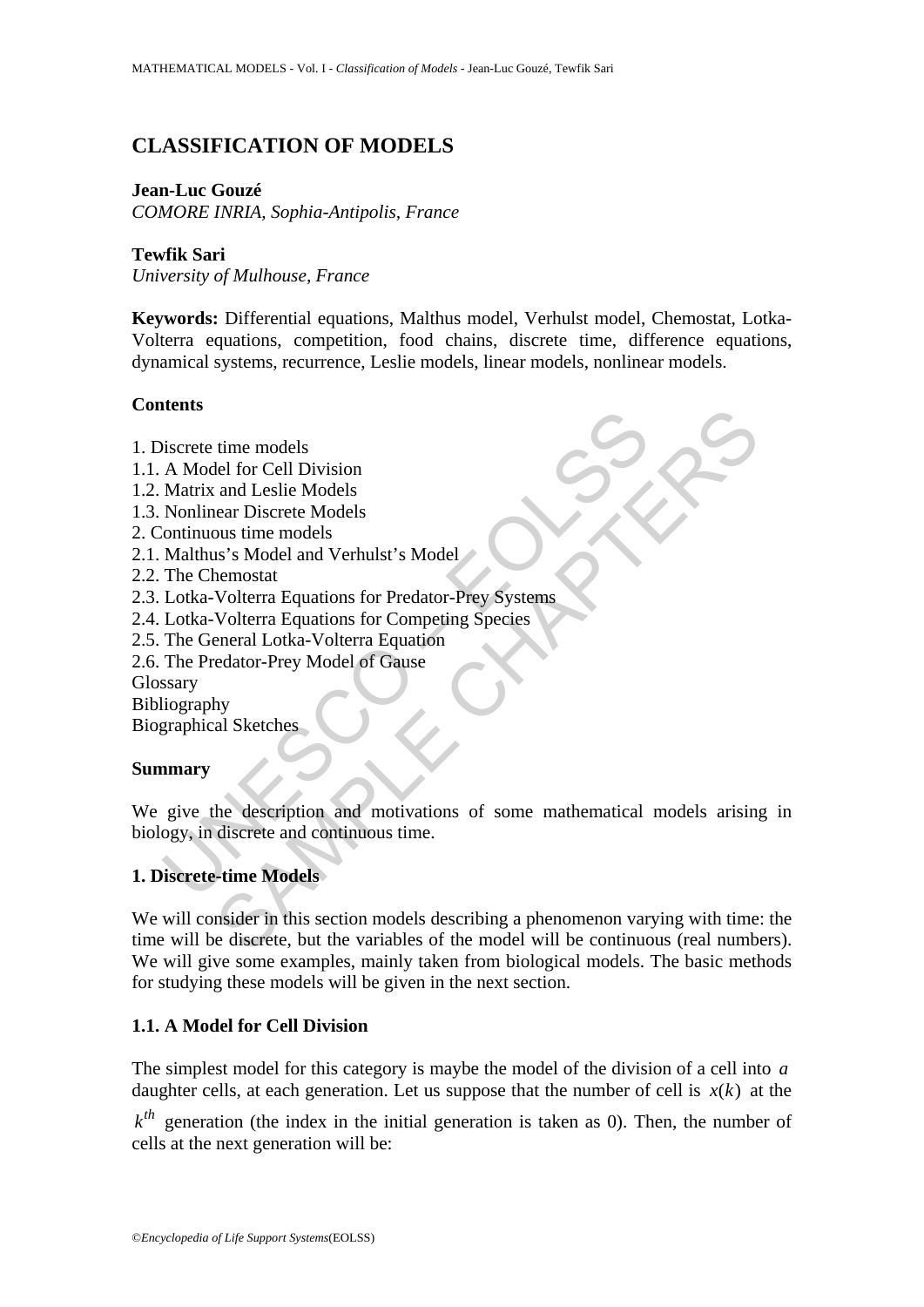$x(k+1) = ax(k)$ .

The number of cells will be successively

$$
x(0), ax(0), a2x(0),..., anx(0)
$$
.

These numbers follow a geometrical law. If *a* is greater than one, the population will grow over successive generations, and become unbounded.

This situation is not very realistic, because from a biological point of view the population will be subject to limitations of the resources. Some models describe the limitations to be proportional to the square  $x^2$  of the population, because of the competition between individuals. The model becomes:

$$
x(k+1) = ax(k) - bx2(k),
$$

where *b* is a positive parameter describing the strength of the competition. It is called the logistic equation, and has become one of the most famous simple nonlinear models; it has a wide spectrum of behavior, from stability to chaos (see *Complexity, pattern recognition and neural models*). There are many other discrete models for a single population (see *Mathematical Models of Biology and Ecology*).

#### **1.2. Matrix and Leslie Models**

 $(1 + 1) = ax(k) - bx^2(k)$ ,<br>  $x = bx^2(k)$ ,<br>  $x = bx^2(k)$ ,<br>  $x = bx^2(k)$ ,  $x = bx^2(k)$ ,  $x = bx^2(k)$ ,  $x = bx^2(k)$ ,  $x = bx^2(k)$ ,  $x = bx^2(k)$ ,  $x = bx^2(k)$ ,  $x = bx^2(k)$ ,  $x = bx^2(k)$ ,  $x = bx^2(k)$ ,  $x = bx^2(k)$ ,  $x = bx^2(k)$ ,  $x = bx^2(k)$ ,  $x = bx^2(k)$ ,  $x = bx^2(k)$ ,  $x = bx^2(k)$ ,  $ax(k) - bx^2(k)$ ,<br>
s a positive parameter describing the strength of the competition. It is calcution, and has become one of the most famous simple nonlinear move<br>
equation, and has become one of the most famous simple nonline Often biologists wish to model the life cycle of a population in a more structured way. The Leslie matrices describe the transitions between the categories, or stages, determining the life cycle. The simplest model describes the transition between age classes, with the hypothesis that all the individuals in an age class either die or go to the next class. Let us take the example of three age classes; the life cycle can be represented in an intuitive way on a graph with nodes (the age classes) and arrows (the possible transitions). In Figure 1, the transitions are possible from age 2 and 3 towards the first age class; that means that the ages 2 and 3 are fertile.

The set of equations describing the growth for the time *k* is:

$$
x_1(k+1) = F_2x_2(k) + F_3x_3(k)
$$
  
\n
$$
x_2(k+1) = P_1x_1(k)
$$
  
\n
$$
x_3(k+1) = P_2x_2(k)
$$

or in matrix form

 $x(k+1) = Ax(k)$ 

with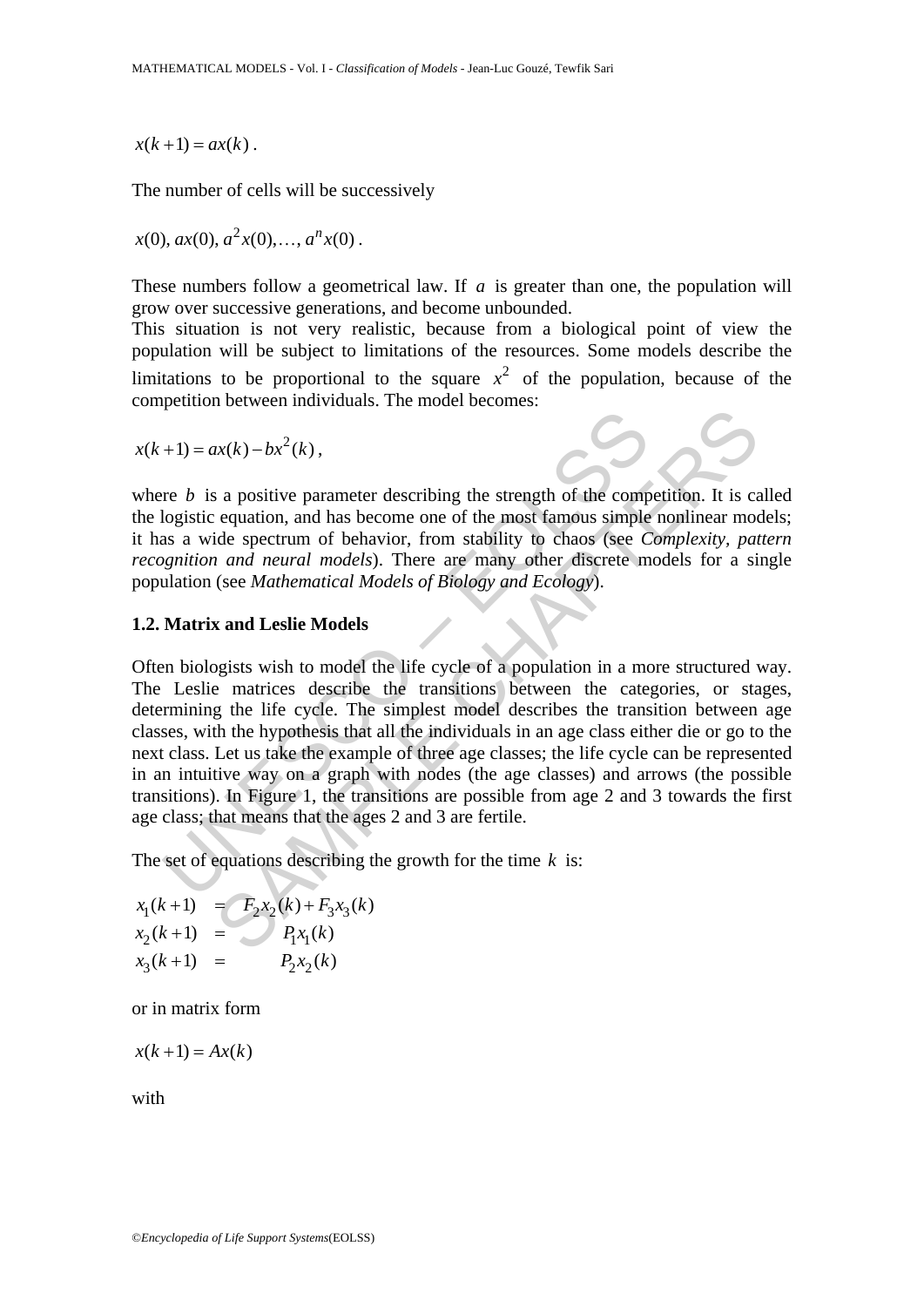$$
A = \begin{pmatrix} 0 & F_2 & F_3 \\ P_1 & 0 & 0 \\ 0 & P_2 & 0 \end{pmatrix}.
$$

The parameters  $F_i$  are the fertility coefficients, and  $P_i$  are the probabilities of survival. This kind of matrix is called a Leslie matrix, and has particular mathematical properties linked with Perron-Frobenius theorem (see next section). The model itself is a linear matrix model, with constant coefficients. The mathematical study shows that the solutions of this model have a dominant behavior, that can be characterized by a dominant growth rate (called dominant eigenvalue) playing a role quite similar to the growth rate of our geometrical law in one dimension. If this dominant eigenvalue  $\lambda_1$  is greater than one, then the numbers of individuals in every age class grow and become unbounded. If  $\lambda_1$  is smaller that one ( $\lambda_1$  is nonnegative), then the population goes extinct. Cyclic behavior is possible, as can be seen by taking  $F_2 = 0$  (case when the second age class is not fertile), and the other parameters equal to one; if the population starts with some number in the first age class and nothing in the second and third age classes, then this number simply jumps from one age class to the next, without alteration (see *Basic Methods of the Development and Analysis of Mathematical Models*).



The Leslie models, or, more generally, the life cycle models are very appealing to represent complex transitions in the life of organisms; but they cannot incorporate nonlinear effects that appear frequently in the biological processes.

#### **1.3. Nonlinear Discrete Models**

Let us consider the equation giving the number of the first age class:

$$
x_1(k+1) = F_2 x_2(k) + F_3 x_3(k).
$$

The linear relation between the older age classes and the first one is not very realistic; a more refined model could be to suppose (and to justify with experimental data) that the relation is nonlinear, and that the number of young decreases when the total number  $s(k) = x_1(k) + x_2(k) + x_3(k)$  increases. A possible model is: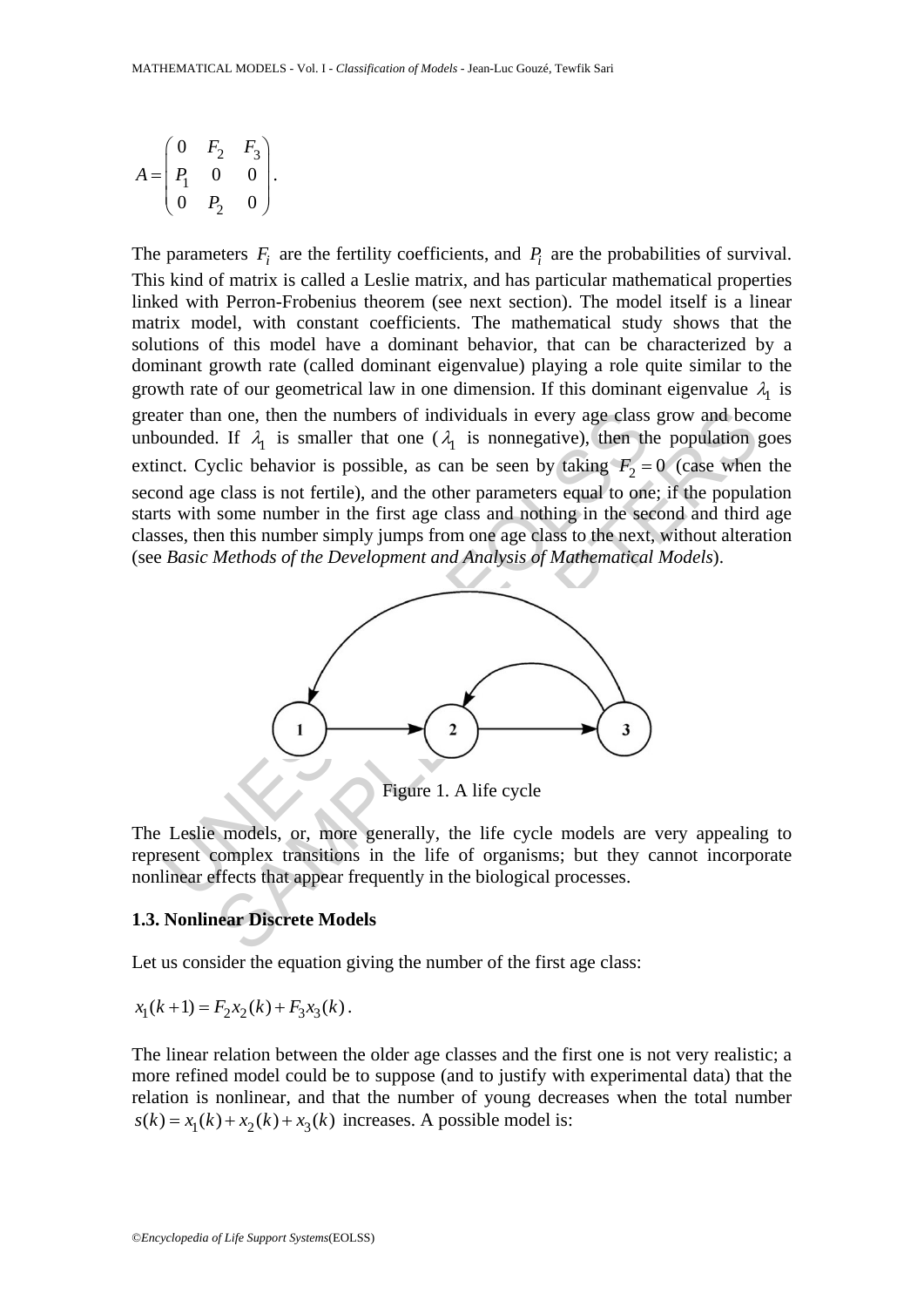$$
x_1(k+1) = F_2 x_2(k)e^{-bs(k)} + F_3 x_3(k)e^{-bs(k)},
$$

where the function  $e^{(-bs)}$  is introduce to represent the decreasing of fertility when the density increases. We obtain a density-dependent nonlinear model; the behavior (and the mathematical study...) can be complicated.

One can also build nonlinear models with no matrix structure; let us cite, among many others, the Nicholson-Bailey model which describes the interaction between hosts and parasitoids. This is a simplified description for the complex and interlaced life cycles of the two species. The parasitoid deposits its eggs in an host (this host being at some stage of its life, often larval or pupal), that becomes a parasited host; the eggs develop at the expense of the host, eventually killing the host. Let  $x_1$  the density of host and  $x_2$  the density of parasitoids, then the model is:

$$
x_1(k+1) = \lambda x_1(k) f(x_1(k), x_2(k))
$$
  

$$
x_2(k+1) = cx_1(k)(1-f(x_1(k), x_2(k))).
$$

The parameter  $\lambda$  is the host reproductive rate,  $c$  is the average number of eggs laid by the parasitoid in the host. The function  $f(x_1(k), x_2(k))$  is the fraction of non-parasited

 $(1)$ 

sity of parasitoids, then the model is:<br>  $(k+1) = \lambda x_1(k) f(x_1(k), x_2(k))$ <br>  $(k+1) = cx_1(k)(1 - f(x_1(k), x_2(k)))$ .<br>
parameter  $\lambda$  is the host reproductive rate,  $c$  is the average num<br>
parasitoid in the host. The function  $f(x_1(k), x_2(k))$  is t parasitoids, then the model is:<br>  $= \lambda x_1(k) f(x_1(k), x_2(k))$ <br>  $= cx_1(k)(1 - f(x_1(k), x_2(k)))$ .<br>
teter  $\lambda$  is the host reproductive rate,  $c$  is the average number of eggs lai<br>
ioid in the host. The function  $f(x_1(k), x_2(k))$  is the fraction hosts, and is chosen to be  $e^{-ax_2(k)}$ , given the hypotheses that the encounters are random, and choosing a Poisson probability distribution to describe the first encounter. This leads to the model:

$$
x_1(k+1) = \lambda x_1(k)e^{-ax_2(k)}
$$
  

$$
x_2(k+1) = cx_1(k)(1-e^{-ax_2(k)}).
$$

It can be shown (see *Basic Methods of the Development and Analysis of Mathematical Models*) that this model has an equilibrium, and that this equilibrium is unstable: an initial condition near the equilibrium results in diverging oscillations.

### **2. Continuous-time Models**

We consider in this section the continuous models which describe a phenomenon varying in time. The time will vary continuously. Assume that we have selected the state variables  $x(t)$  at time *t*. It remains to write the equations giving the state variables at time  $t + \Delta t$  where  $\Delta t$  is a very short interval of time. Let us denote by  $f(t, x(t))\Delta t$ the variation of  $x(t)$  during time  $\Delta t$ :

$$
x(t + \Delta t) - x(t) = f(t, x(t))\Delta t.
$$

This equation can be rewritten as

$$
\frac{x(t+\Delta t)-x(t)}{\Delta t}=f(t,x(t)).
$$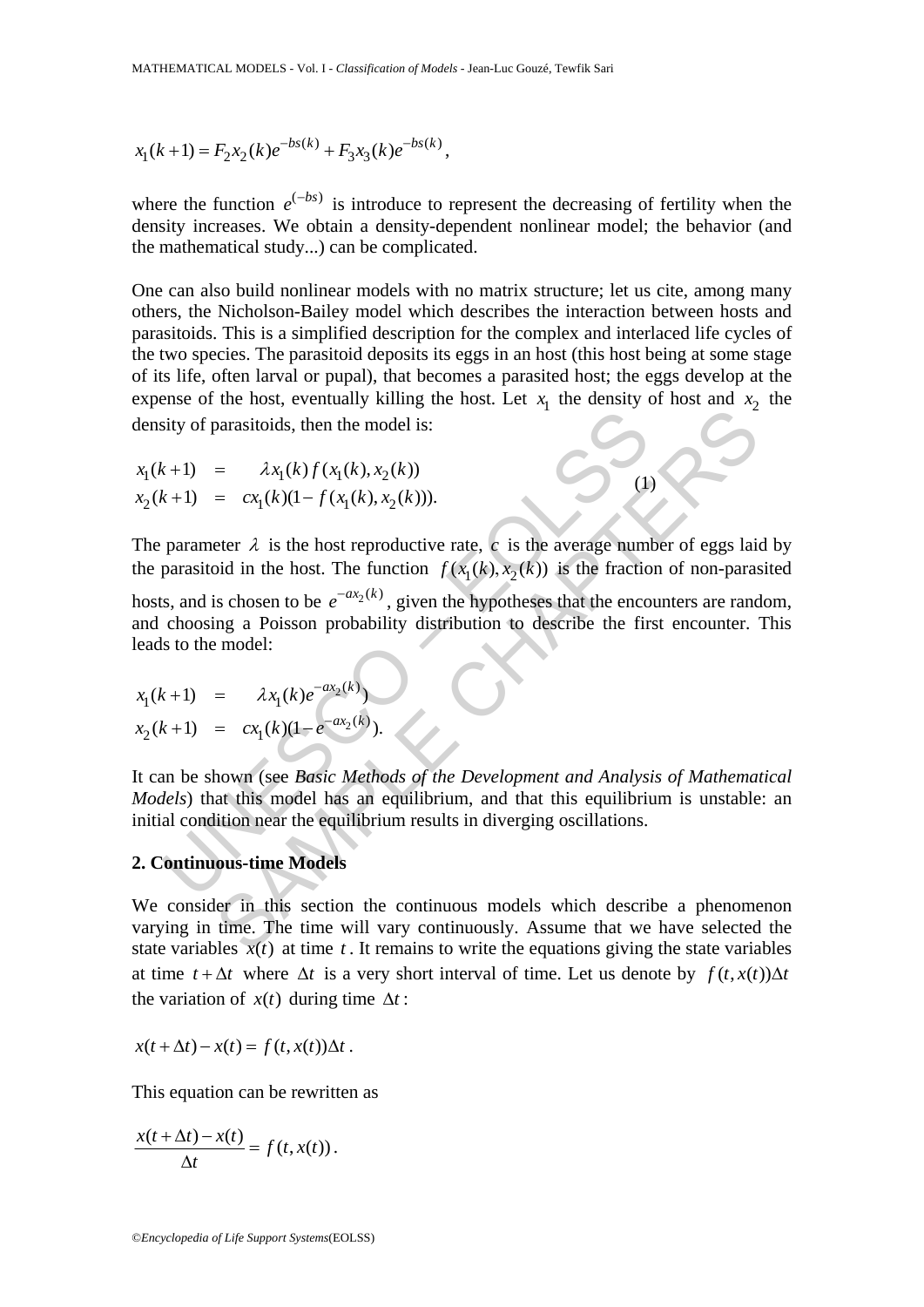Let us postulate the existence of a time derivative

$$
\frac{dx}{dt}(t) = \lim_{\Delta t \to 0} \frac{x(t + \Delta t) - x(t)}{\Delta t},
$$

which we shall usually denote by  $\dot{x}(t)$ . Thus, if we go to the limit when  $\Delta t$  goes to 0 we can write

$$
\dot{x}(t) = f(t, x(t)).\tag{2}
$$

In general  $x(t)$  is a vector of *n* real variables  $x(t) = (x_1(t), \dots, x_n(t))$ , so that, the above equation is a set of differential equations or a differential system

$$
\dot{x}_1(t) = f_1(t, x_1(t), \cdots, x_n(t))
$$
  
...  

$$
\dot{x}_n(t) = f_n(t, x_1(t), \cdots, x_n(t)).
$$
 (3)

t) =  $f_1(t, x_1(t), \dots, x_n(t))$ <br>
...<br>  $f_2(t, x_1(t), \dots, x_n(t))$ .<br>
TO ACCESS ALL THE 13 PAGES OF THIS CHA<br>
Visit: http://www.eolss.net/Eolss-sampleAllChapte<br>
ography<br>
well. H. (2001) Matrix population models: construction, analysis, an TO ACCESS ALL THE **13 PAGES** OF THIS CHAPTER, Visit: http://www.eolss.net/Eolss-sampleAllChapter.aspx

#### **Bibliography**

- - -

Caswell. H. (2001) *Matrix population models: construction, analysis, and interpretation.* Sinauer Assoc. [A book upon Leslie type models, for biological applications]

Freedman H. (1980). *Deterministic Mathematical Models in Population Ecology*. 2nd ed. Edmonton: HIFR Cons. [A textbook on ecological models and their mathematical treatment]

Gause G.F. (1934). *The Struggle of Existence*. Baltimore: Williams and Wilkins. [A classical book on modeling and experiments]

*t*,  $x_1(t), \dots, x_n(t)$ <br>  $\therefore$ <br>  $x_1(t), \dots, x_n(t)$ .<br>  $\therefore$ <br>  $x_1(t), \dots, x_n(t)$ .<br>  $\therefore$ <br>
SO ACCESS ALL THE 13 PAGES OF THIS [CH](https://www.eolss.net/ebooklib/sc_cart.aspx?File=E6-03B-01-00)APTER,<br>  $\overline{X}$  Visit:  $\frac{htt}{htt}$ ;//www.eolss.net/Eolss-sampleAllChapter.aspx<br>  $\overline{X}$ <br>  $\overline{X}$  (1980). Hofbauer J. and Sigmund K. (1988). *The theory of Evolution and Dynamical Systems, Mathematical Aspects of Selection*, 341 pp. London Mathematical Society Student Texts: 7, Cambridge University Press [This book is an introduction to dynamical systems and its application to mathematical ecology and population genetics, including Lotka-Volterra equations and food chains]

Lotka A.J. (1924). *Elements of Mathematical Biology*. Baltimore: The Williams and Wilkins Co. [This classical book of the golden age of mathematical ecology was reprinted in 1956 by Dover Publications]

Malthus T.R. (1798). *An essay on the principles of population*. London. [An 18th century classical book reprinted in 1983 by Penguin Books]

Monod J. (1942). *Recherches sur la croissance des cultures bactériennes*. Paris, Hermann. [The first serious mathematical and biological study of the Chemostat]

Scudo F.M. and , Ziegler J.R. (1978). *The golden age of theoretical ecology : 1923-1940* Lecture notes in biomathematics, Berlin: Springer-Verlag [A collection of works of classical authors in biomathematics]

Smith H.L. and Waltman P. (1995). *The theory of the Chemostat, Dynamics of Microbial Competition*,